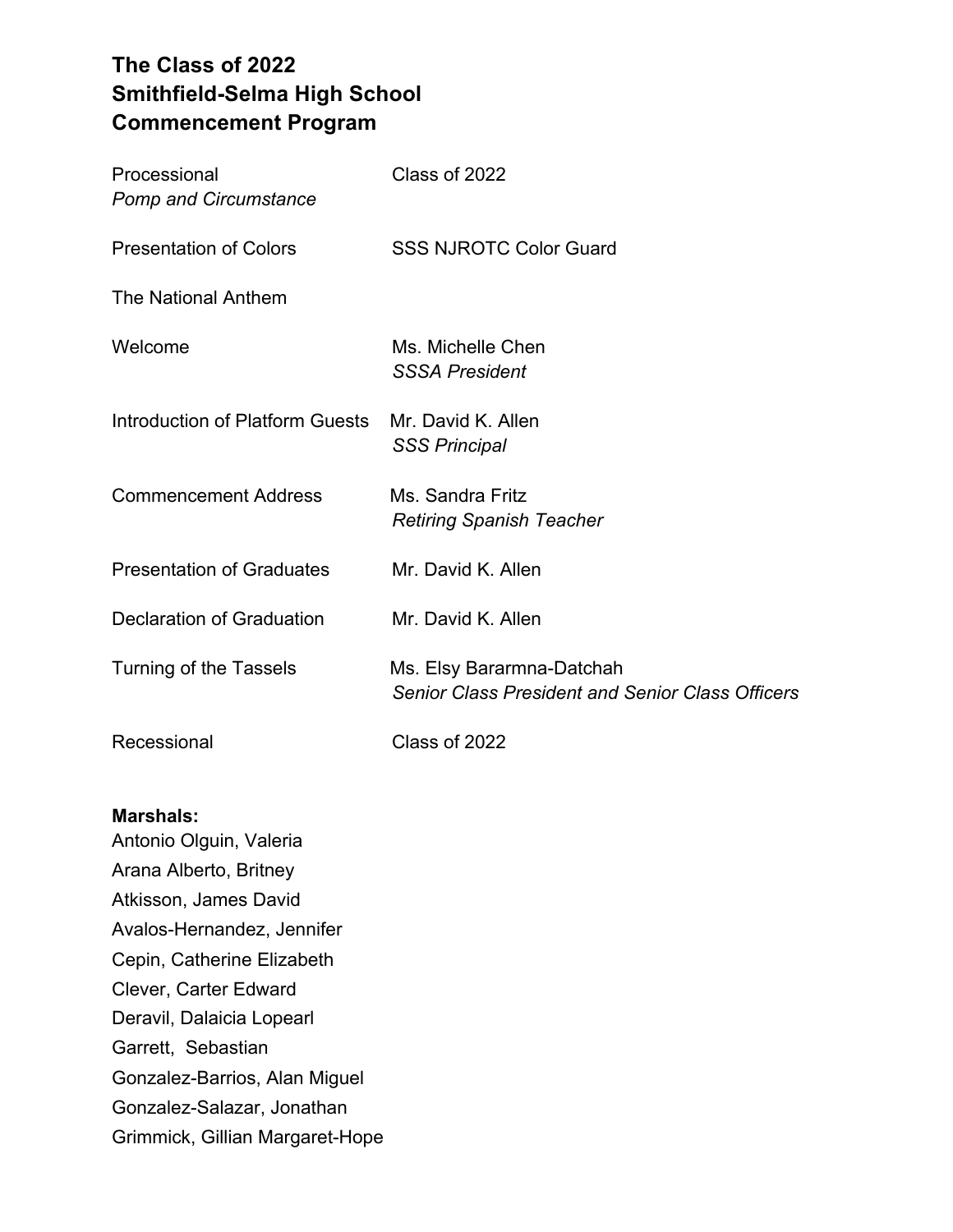Johnson, Jane Ivey Johnson, Lilly Faith McCraw, Madison Leigh Mohamed, Yasser Nutt, Priscilla Ruth Reece, Jude Renfrow, John Ross Rico Baca, Ruby Silfee, Monique Elizabeth Simerman, Brianne Katherine Stuckey, Emily Caroline Urzi, Sophia

#### **Junior Marshal Advisors:**

Ms. Rachel Ashworth, Mr. Daniel Barrett, Mrs. Jane Breaux, Mrs. Angela Causby, Mrs. Megan LaValley

**Senior Class advisors** Mrs .Andrea Brown, Mr. David Brown, and Mrs. Deanne Mertz

**Senior Class Counselors** Ms. Melodie Dunn, Mr. Elliott Froehbrodt, Mrs. Rebecca Johnson

**College Advisor** Ms. Bernice Meja

#### **Advisory Council:**

Ms. Latoya Baker Mr. Vann Boothe Dr. Frank Creech Mr. Billy Lassiter Mrs. Shannon Macedo Mr. Rick Mercier Mrs. Kathleen Stuckey

## **Smithfield-Selma High School Administration**

Mr. David K. Allen, Principal Mr. Kenneth Angel, Assistant Principal Mrs. Ellen Ennis-Smith, Assistant Principal Mrs. Amanda Huber, Assistant Principal Mrs. Tiffany Long, Assistant Principal Ms. Tosha Pullen, Assistant Principal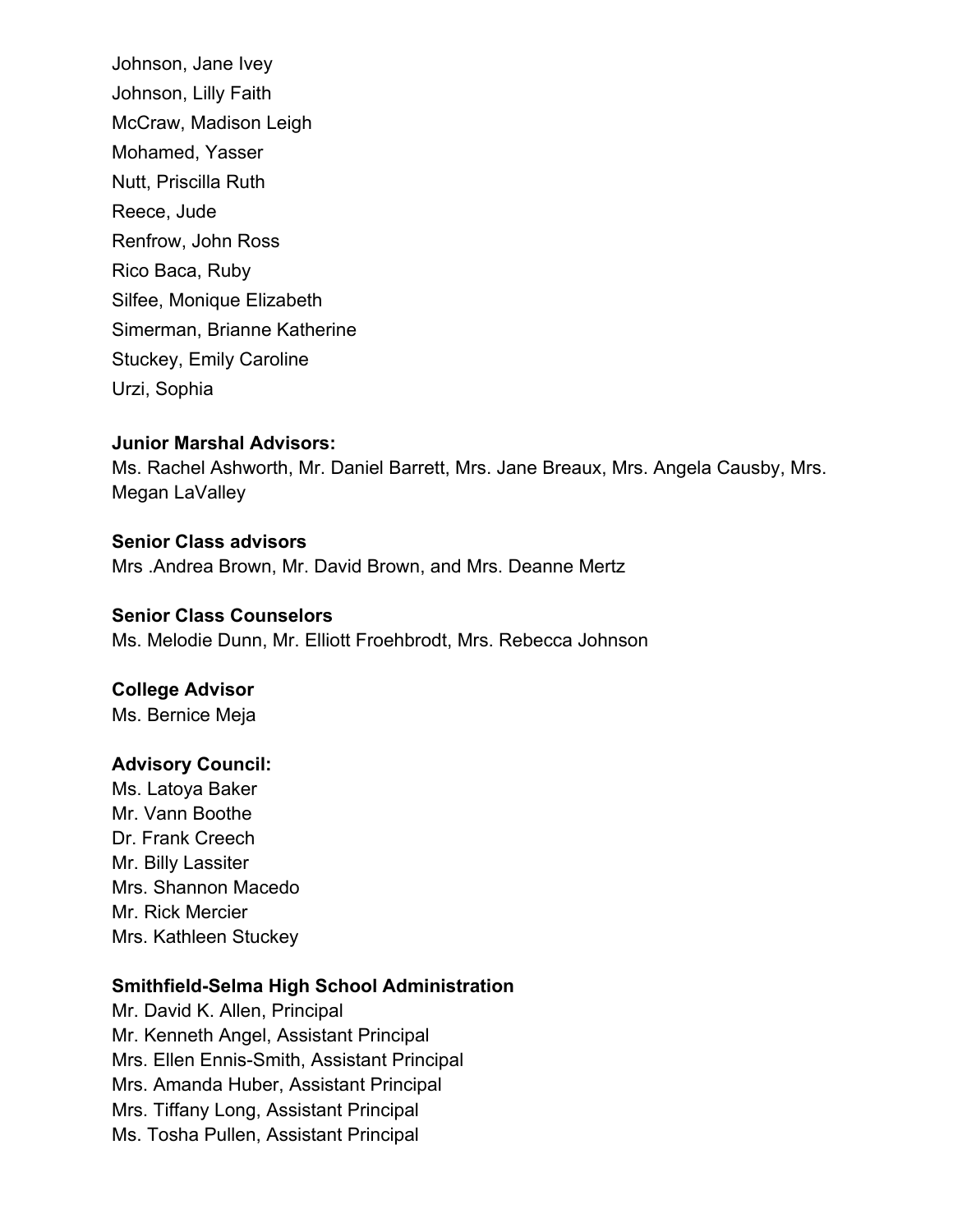# **List of Graduates**

Elvis Manuel Acosta Perez Manuel Aguilar-Villagran Juan Daniel Aguilar-Hernandez Mia Nanette Alamia Sary Almonte Adam Sulayman M. Alkanshaly Rayona Eunique Allen Dayanara Alonso Casas Tyrin LaKye Altman Leyla Nicole Anthony Joel Antonio Olguin Jenifer Marixa Aparicio Hernandez Angel Salvador Araiza Maria Yolibeth Arcos Ana Gabriela Avalos-Alvarado Josiah Abraham Stephon Bailey Carina Baldovinos Bahomdi Luména Elsy Bararmna-Datchah Jacqueline Barbosa Camryn Elizabeth Barefoot Ma'Kiah Chanel Barnes Ashley Amariliz Barreiro Portilla Genesis Milagro Bejarano Reyes Christina Dorothy Boone Jaden Zander Boone Zachary James Boothe Amari Swindasia Braddy Brianna Nicole Bradley Tiahna Amber Brasier Taylor George Martin Brewer, Jr. Jamiraqui Shane Brockington Austin Henry Bronisz Allen Michael Brown Marina Bruns Destiny Alysha Butler Mia Grace Calloway Juan Rafael Cano-Razo Ronald Anthony Card, Jr. Cesar Paulino Galindo Carranza Lindsay Anne Carroll Christopher Jose Carter Juan Manuel Castaneda Gil Jaret Alejandro Cervantes Gutierrez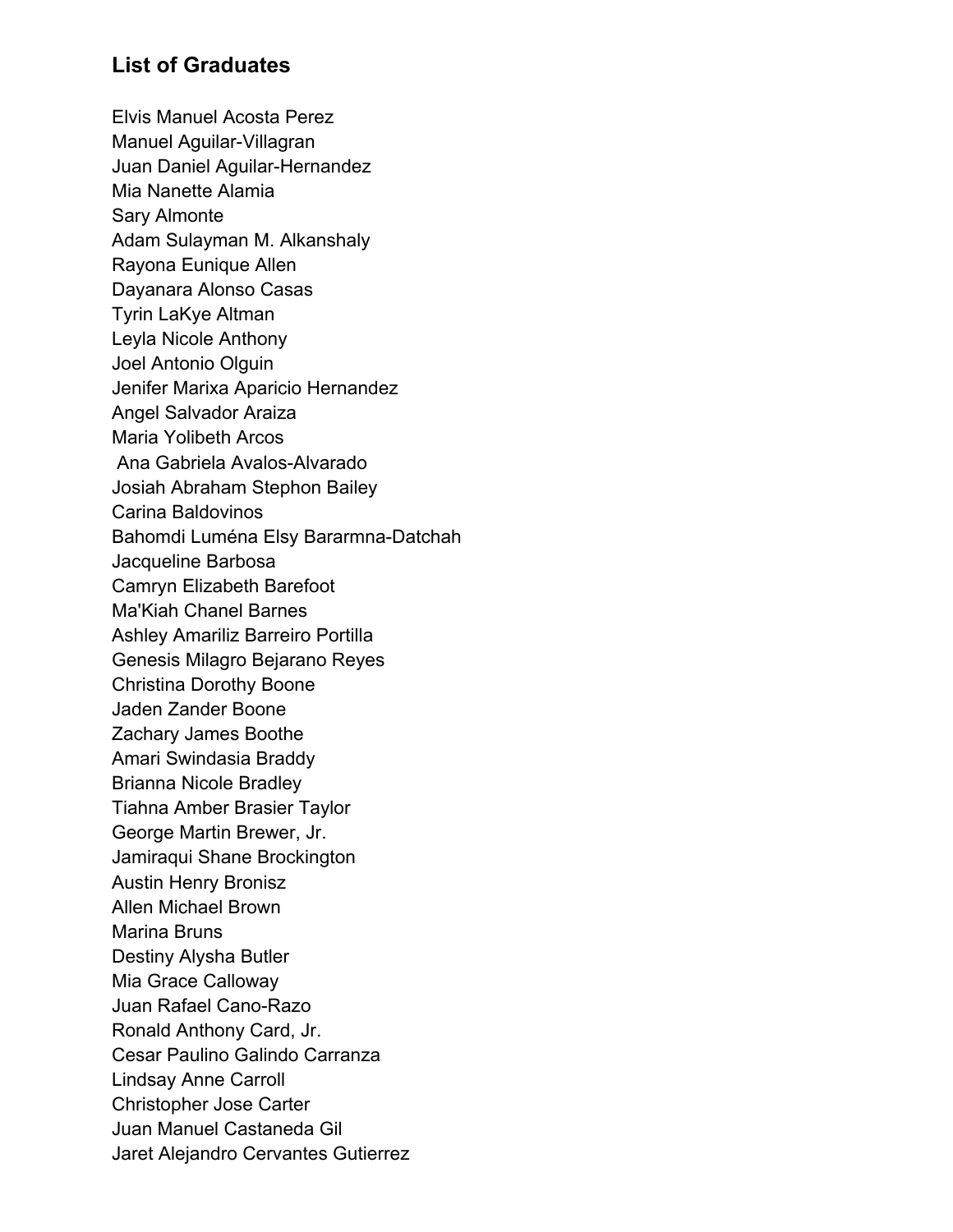Michelle Chen Sefora Natalia Chilel Menez Isabel Morgan Chitwood Amiyah Arie Clark-Goss Gabriel Lazarus Cordova Jessie Council-Vazquez Olivia Katherine Creech Jennifer Cruz Cruz Axel Eliezer Davis Mendoza Daniel Wade Dawson Graham Henry Dixon Patrick Cody Dixon Jaquan Deonta Dublin Raeven Sierra Dunston Ra'Shard Ty'alin Dupree Desmond Jamari Eason Violet Christine Eklund Leonardo Esparza Sammira Hope Evans Miracle Anatasia Everette Lizette Fernandez-Organista Mayron Gabriel Flores Orellana William Daniel Floyd, Jr. Akysha Aaliyah Forte Jalen Thomas Foye Estefani Vyaney Fraire-Cerda Terry Frazier, Jr. Sarah Marie Frederick Angie Paloa Gallego Fredy Geovani Gallegos Handal, Jr. Sitlaly Garcia Josselyn Marcela Garcia Jimenez Adrian Garcia Ortiz Olivia Rose Garvey Sanii Kimbraya Gipson Arem Mitchell Green Jahmere Chavéz Griffin Lydia Claire Grimes Janette Guadarrama-Mendoza Alejandro Gudino Coyt Bryan Guerrero Hernandez Alexandra Guevara Stephanie Guevara Aiden Matthew Guise Emily Karolina Guzman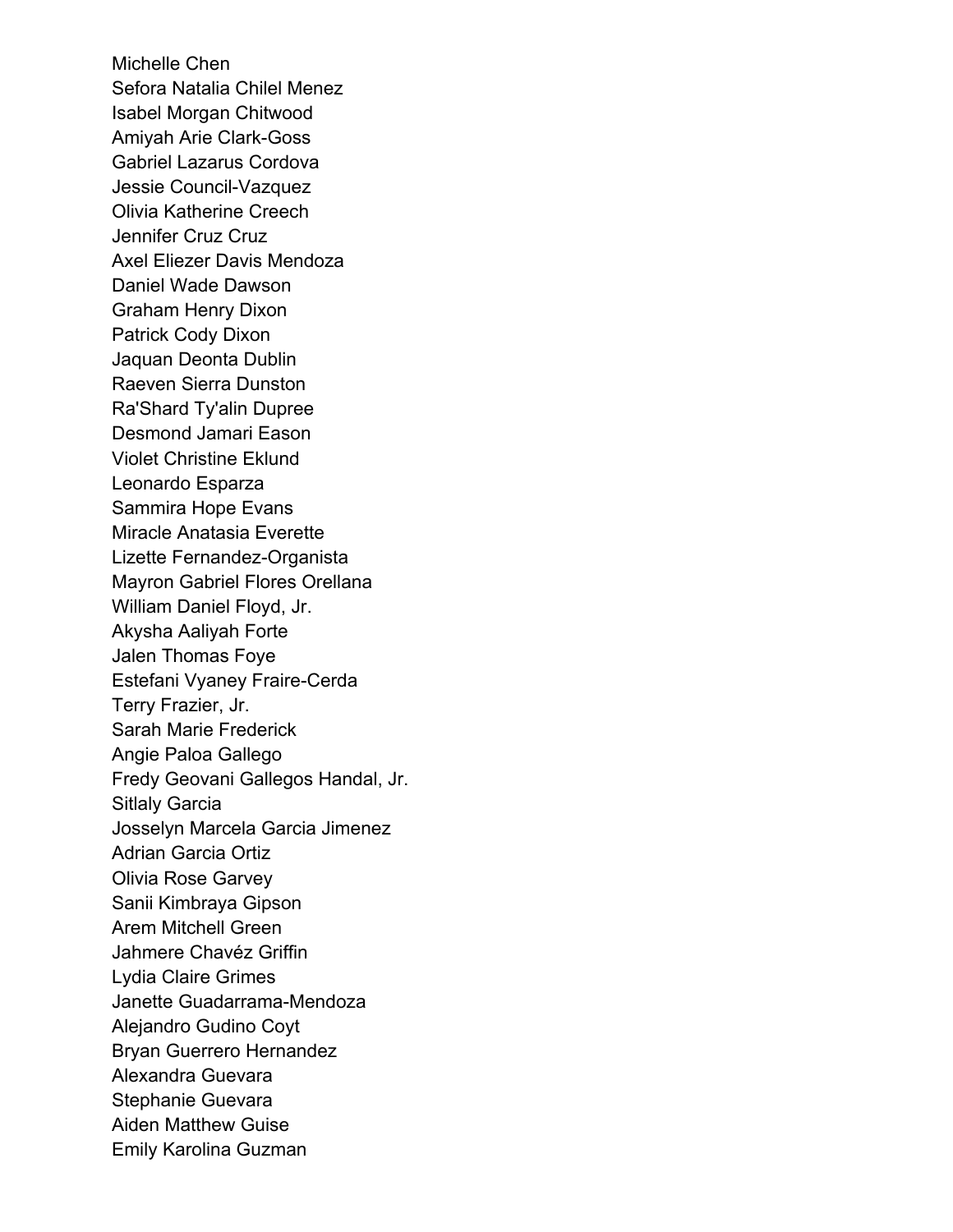Andrea Perly Guzman-Hernandez Shamia Denise Harrington Joseph Brantley Harris Jeremiah James Hatley Ailen Adriana Hernandez Ashley Yaleth Hernandez Leslie Lizbet Hernandez Yael Hernandez Cruz Jade Hernandez Navarro Brayan Ariel Hernandez Rivera Jalen Maurice Hinton Janese Ruth Holder Damian Elliott Hover Hayden Arthur Hudson Wesley Lucas Hunt Jonathan Ibanez Alvarez Mark Anthony Alex Ivey Jr Luke Zachary Jackson Luke Speight Jenkins Rebekah Mae Jenkins Jada Louise Jeter Joe Nai Demetrius Johnson Aniya Shanell Jones James Aaron Jones Bram Kaldenbach Jonathan Ray Langdon Wyatt Rex Langston Mario Brandon Larios Santiago Dawlton Mark Lee Donnell Rayshon Lewis Serena Olesia Lewis Anthony Li Adrianna Linke Gerson Nahun Lopez Calles Christopher Jason Lopez Villanueva Yensy Marien Lòpez Zelaya Sharon Abigail Lopez-Ibarra Alexis Nicole Marr Janayia Anyce Martin Jacqueline Martinez Amy Martinez Gonzalez Sandra Martinez Rivera Antonio Hissac Martinez Sanchez Yobani Martinez Trejo Anthony Maya Trejo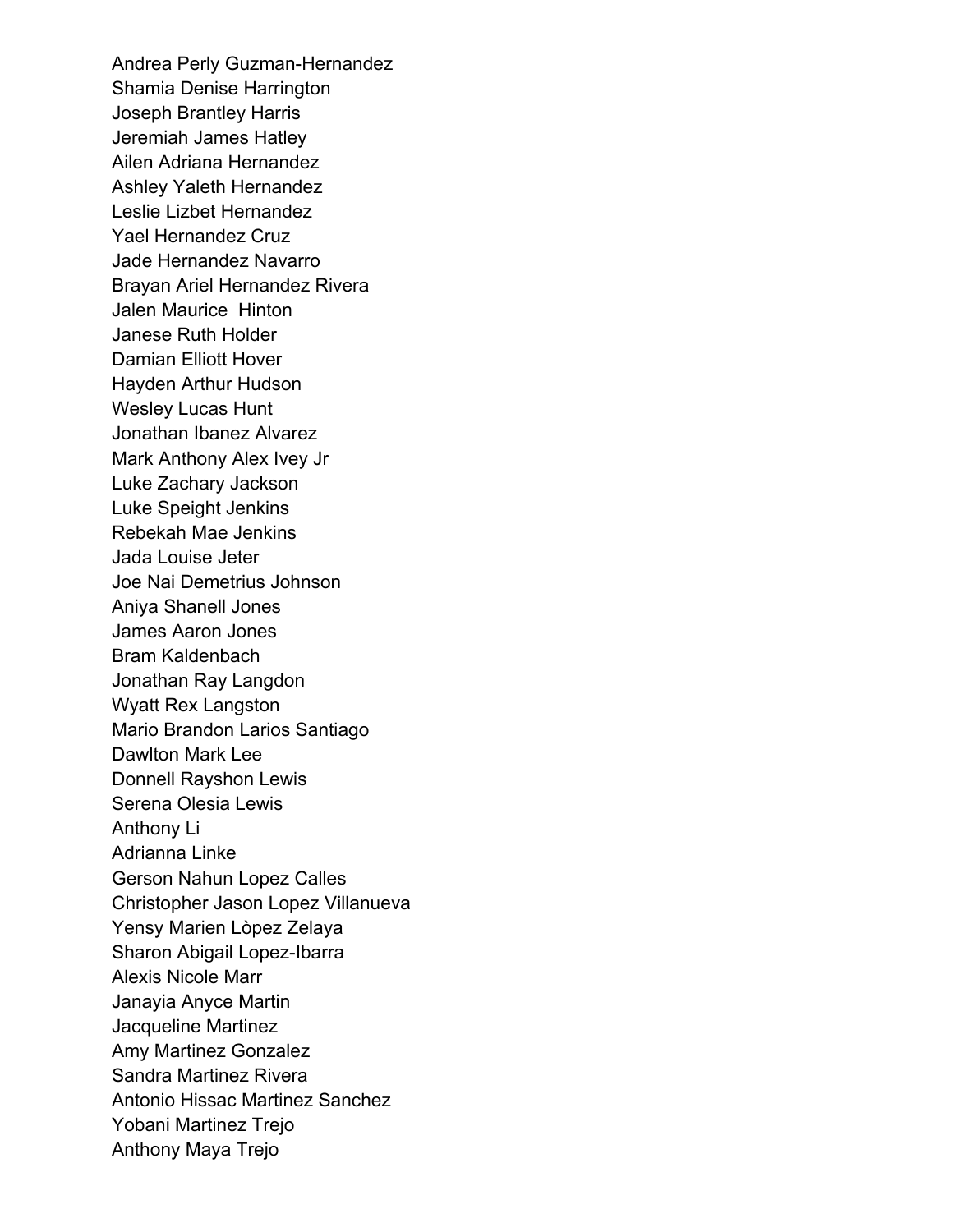Kevin Alexis Maximiano Morales Ashlynn Rose Mayfield Jamori Jatrell Delamonte Mayo-Richardson Christopher Deshawn McCray Dashawn Jameer McCullough Kae'shawn Montrelle McFadgen Lazaria Daneshea McFarland Tyonnah Myzhane McNeil Treasure Ophilia McNeill Zully Joanna Melchor Jessica Viviana Méndez Herrera Javier Mendoza Hernandez Jacari Elliott Mitchell Amany Elgareh Mohamed Eman Ali Mohamed Mohamed Ali Mohamed Janeth Angelica Molina Damara Moore Robert John Morales Claudia Lilana Morgan Zamarripa Darren Manuel Morrison Gerardo Mungia Perez Andrea Yaquelin Murillo-Figueroa Bryan Najera- Segovia Jonathan Lee Nance Mary Kathleen Niswonger Joaquin Ocampo Vazquez Christopher Olvera Deandre Kejon O'Neal Nalexus Re'Jean O'Neal Jossel Noel Ortiz Escobar Trevion A'Mir Outen Wilfredo Ernesto Paniagua Dysharion Jerome Parker Roman Pena-Jeronimo Erick Zaday Peralta Mejia Ashley Soad Perdomo Portillo Eliel Hisain Perez Perez Alexander Phipps Margot Pichoir Elijah Trey Dominic Pitts Jaleesa Renee' Poole Josue Porfirio Telesforo Jamiyah Kamille Poston Yovani Ramirez-Mejia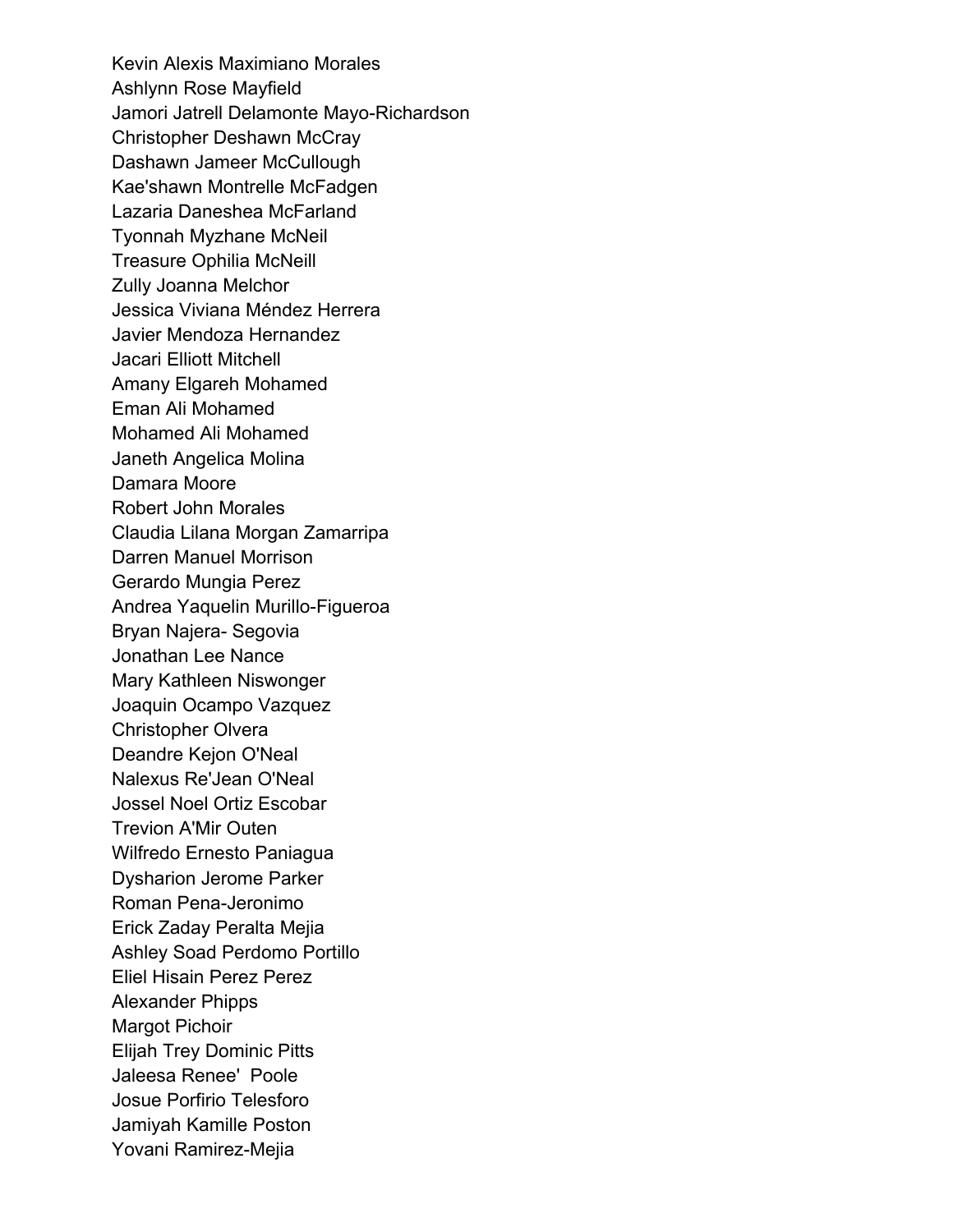Maritza Ramirez-Lopez Jennifer Verenice Ramon Perez Braden Nikolas Anthony Ray Robin Nicole Reaves Leslie Verenice Reyes Roni Reyes Janderi Reyes Cuevas Ana Abigail Rios Cruz Jose Rodela Marcial Daniel Michael Rodriguez Rosa Lee Rodriguez Wendy Jacqueline Rodriguez- Vega Karlen Hope Rogers Allyson Daniela Rojo Olguin Abigail Rojo-Pacheco Darren Rose Passion Nevaeh Rouse Oscar Homberto Ruiz Sheyla Mishelle Ruiz Reyes Rafael Fernandez Salazar Kaileah Lynette Sanders Jesus Santiago-San Juan Kaylee Alyssa Sauls Karen Vanessa Serrano Aidan Thomas Sevigny Hali Mishel Sharek Jaelyn Santana Montae' Shaw Casper Blue Shearer Mussa Aied Shibli Berenice Silva Melany Michel Silva-Moradel Gary Donald Smith Jose Alberto Solis-Montoya Kia'ra Ariel Stancil Gabriel Gene Stoneman Sara Courtney Strickland Jaime Elizabeth Suggs DaeShon ZyQuay Sykes Jamylah Deon Sykes Gisela Esmeralda Tepecha Gonzalez Daniel Thomas Otero Gracie Danielle Thompson Alex Nguyen Toploy Jesus Torres Torres Sarahi Turcios Gutierrez